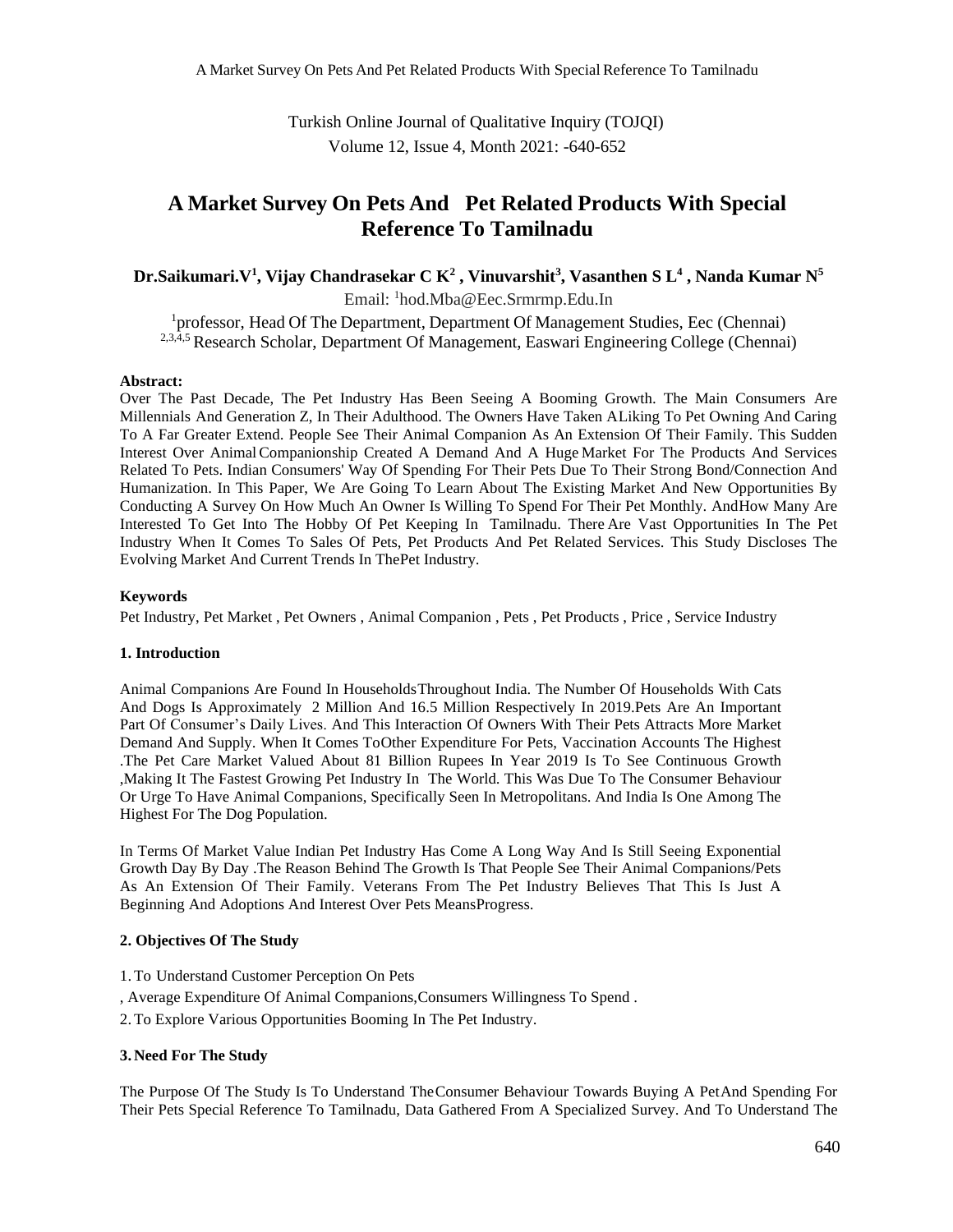Convenient Mode Of Purchase And To Evaluate. This Study Will Help The Marketers To Understand Their Customers Needs And Various Opportunities In The Pet Industry

#### **4. Scope Of The Study**

The Study Covers The Behaviour Of Consumers Towards Pets, Pet Related Products And Services And The Willingness To Spend For Their Pets In The Region Of Tamilnadu. The Study Is Segmented Based On Age, Product Type, Region(District),Price And Expenditure. The Findings Front He Study Will Be Valuable To Academicians, Researchers, Marketers As Well As The Consumers.

#### **5.Limitations Of The Study**

The Main Constraints Were

1.Since The Study Is In Reference WithTamilnadu , The Data Gathered From OtherRegions Were Neglected And Analysed Based On Tamilnadu.

2.The Sample Size Is Limited , Hence The Study Can't Be Taken As Universal.

3.The Study Is Based On The Assumption That The Data Given By The Respondents Is Correct.

#### **6.Methodology Of The Study**

The Primary Data For The Research Was Collected Using A Structured Questionnaire,The Sample Set Size Was 100 Respondents Randomly From Tamilnadu. The QuestionnaireWas Prepared In A Way To Gather Data Necessary For The Study .The Collected Data Was Carefully Scrutinized And Analyzed UsingVarious Statistical Methodologies .

#### **7.Statistical Tools And Techniques**

The Various Tools Used To Analyze TheGathered Data Are Percentage Analysis, One Way Anova .To Understand In Detail The Research Is Classified Based On Age Groups,Districts,Gender And Price.

## **Age Category :**

Based On Income As Factor, Age Has Been Categorized Into Three Segments As (Shown In Figure 7.1.1):

Category 1 - 18 Below (3.5%) Category 2 - 18-25 Years (84.5%) Category 3 - 25 Above (12.0%)





Hence The Majority Of The Respondents Are From Category Two. Followed By CategoryThree.Based On The Categories The Following Tests Will Be Carried Out On Expenses For The Animal Companions By The Pet Owners.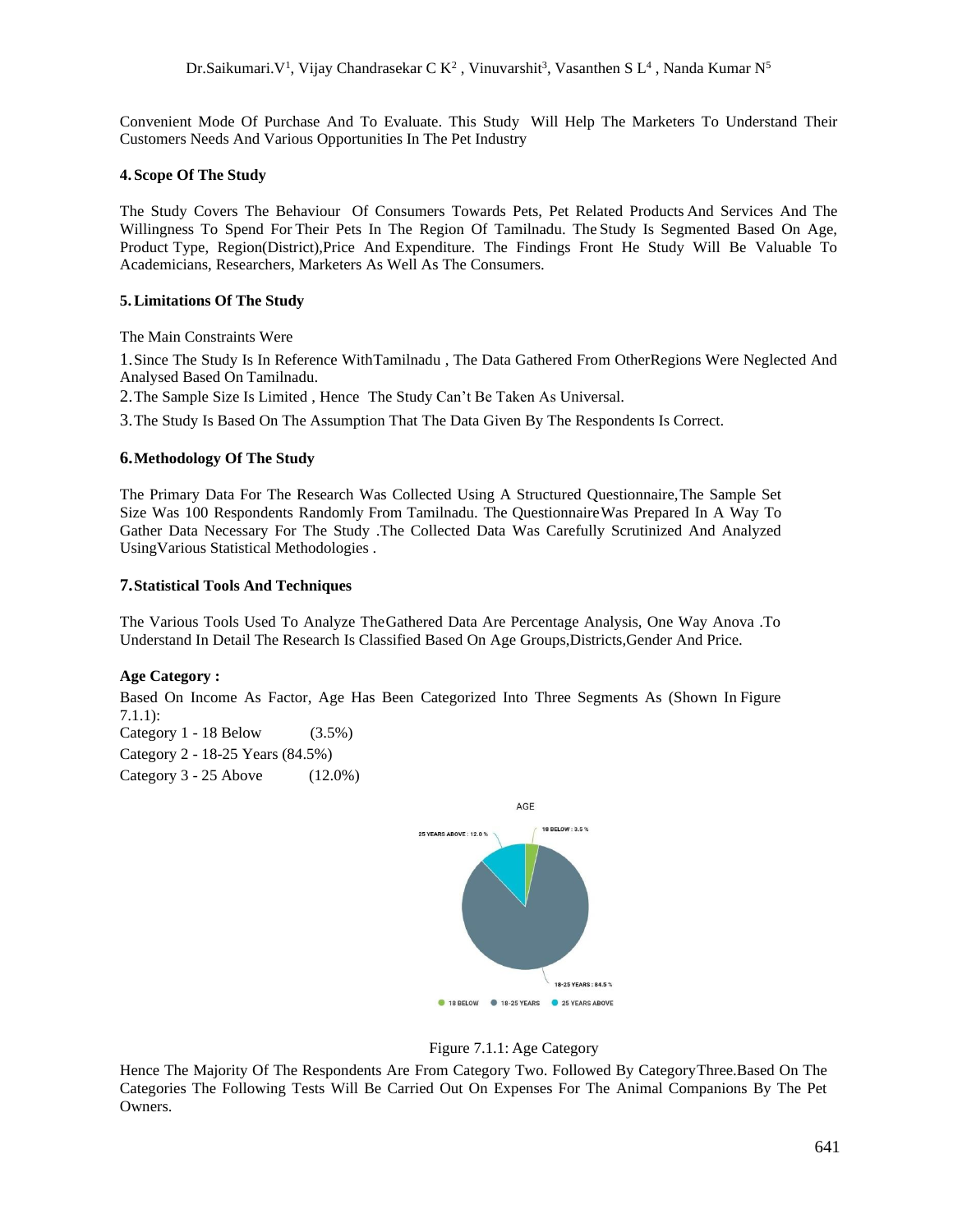## **Gender And Pet Comparison :**

Based On Gender Male , Female, The Type Of Pet Owned Is Being Classified And The Percentage Is Being Analysed As ShownBelow(Figure 7.2.1 ,7.2.2, 7.2.3) . Each Figure Represents Male And Type Of Pets Owned, Female And Type Of Pets Owned And Percentage Analysis Between Them Respectively.



Figure 7.2.1 : Male And Pet Types

From The Above(Fig 7.2.1) , The Data Can BeInterpreted As The Percentage Of Males Owning Dogs, Cats , Fishes, Birds And None Are 35.7% ,1.4%,22.9%,12.9% And 27.1% Respectively .



Figure 7.2.2 : Female And Pet Types

From The Above(Fig 7.2.2) , The Data Can BeInterpreted As The Percentage Of Males Owning Dogs, Cats , Fishes, Birds And None Are 40.0%,11.1%,17.8%,2.2% And 28.9%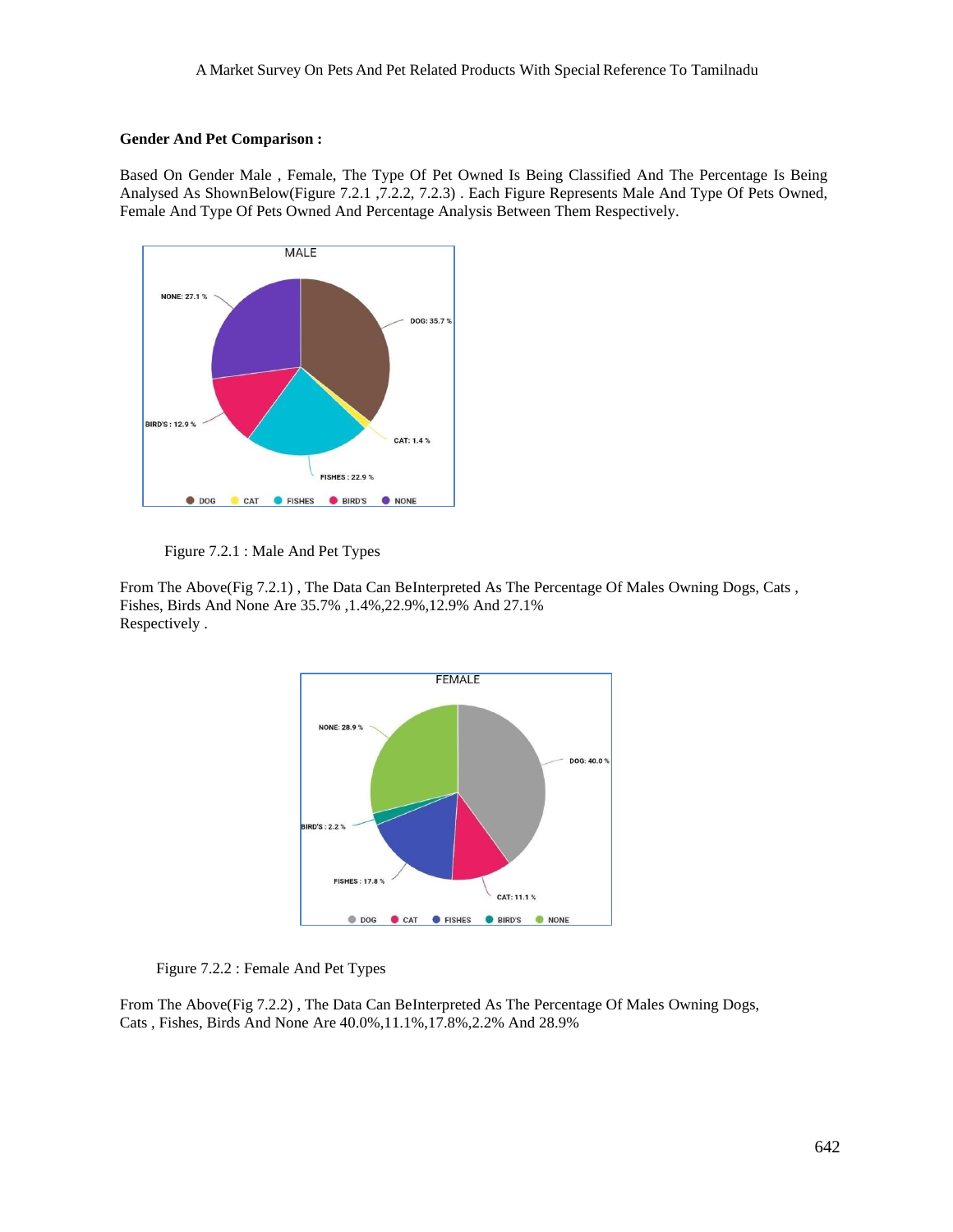Respectively.



Figure 7.2.3 : Pet Types - Men Vs Women

From The Above Line Chart (Fig 7.2.3), TheData Is Compared Between Men And Women Based On Type Of Pets .Comparing Dogs, Cats,Fish, Birds And None Owned , Men 35.7% ,1.4%,22.9%,12.9 And 27.1% With Women 40%, 11.1%, 17.8%, 2.2% And 28.9% Respectively.

From This We Can Come To A Conclusion That Women Own More Dogs ,Cats .And Men Like Fishes And Birds. And Overall,Women Are Not Into Owning Pets Compared To Men .

## **Buying A Pet Reference To Age:**

In The Below Given Bar Chart (Fig 7.3.1) , The Amount Of Money Spent To Buy A Pet With Reference With Age Is Given.



Figure 7.3.1 : Money Spent To Buy A Pet

Age Category One And Three Are NeglectedBecause This Paper Is Based On Millennials And Generation Z. Hence Category Two , Age Group Between 18-25 Years Has Been Focused.

The Above Data Shows That 30.6% Are Not Interested In Spending To Buy A Pet , ThisCategory Consists Of Both Adaptations And Non Buyers.17.34% Of People Are Interested To Buy The Pets For Rs.1000 Below And Rs.5000 Below .10.2% To Buy For Less Than Rs.100. 11.22% Are Interested To Buy For Rs.3000 Below. 8.16% To Buy Their Pets For 10000 Below. 5.1% Of The Respondents Are Ready To Buy Pets For Rs.10000 And Above.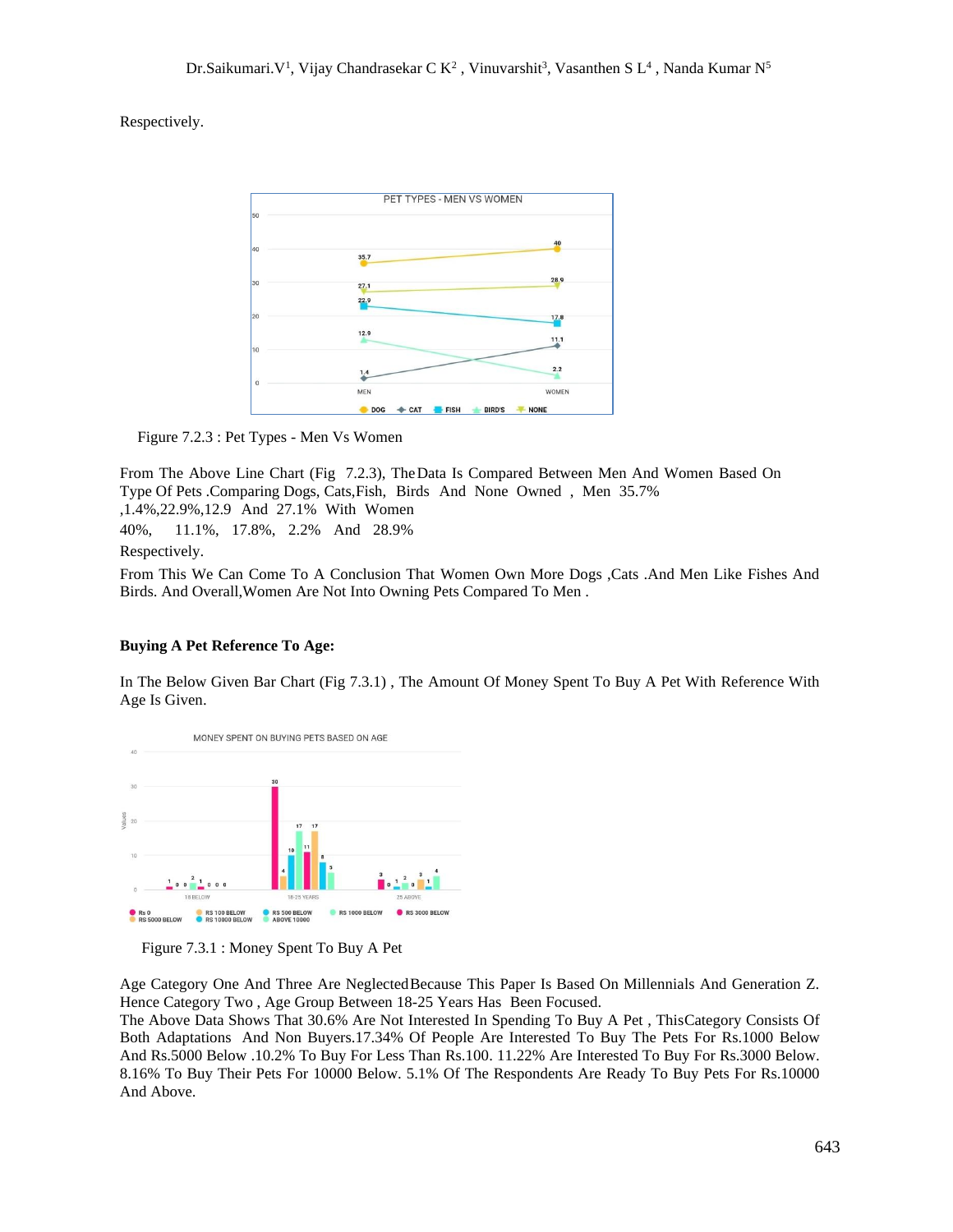From This Data We Can Interpret That The Major Population Is Interested In Buying Pets Between Rs.3000-Rs.5000.

### **Regular Expenses For Pets:**

The Regular Expenditure Of Pets Play A MajorRole In The Pet Industry Which Consists Of Health Care, Food Products , And Other Pet Related Products. In The Below Given Chat(Fig7.4.1) , The Data About The Willingness To Spend For Animal Companions Is Compiled.



Figure 7.4.1 : Regular Expenditure For Pets

The Above Bar Chart(Fig 7.4.1) Holds The Overall Values Of All Age Categories, But SinceThe Paper Is Focused On Millennials And Generation Z , Categories One And Two Are Eliminated And The Data Is Scrutinized To Get The Below Data (Fig 7.4.2).

### Figure 7.4.2: Regular Expenditure (18-25yrs)

The Figure 7.4.2 Represents The Age Category Two (18 - 25 Years ) , Representing The Millennials And Regular Expenditure For Their Animal Companions.

21% Of The Respondents Are Not Spending For Their Pets And This Group Consists Of The Non Pet Owners. 9.2% Of The Pet Owners Are Having A Regular Expense Below Rs.100. Whereas 26.5% Of The Respondents Spend Rs.500 Or Below For Their Pets .21.4% , 15.3% , 5.1 % Are Willing To Spend Below 1000, Rs.3000. Rs.10000 Respectively. And 1% Of The Respondents Are Spending 10000 And Above For Their Animal Companions.

#### **Anova Test 1:**

#### **Hypothesis:**

Null Hypothesis  $H_0$  = There Is NoSignificant Difference Between Number Of Pets And Age Of Pets.

Alternate Hypothesis  $H_1$  = There IsSignificant Difference Between Number Of Pets And Age Of Pets.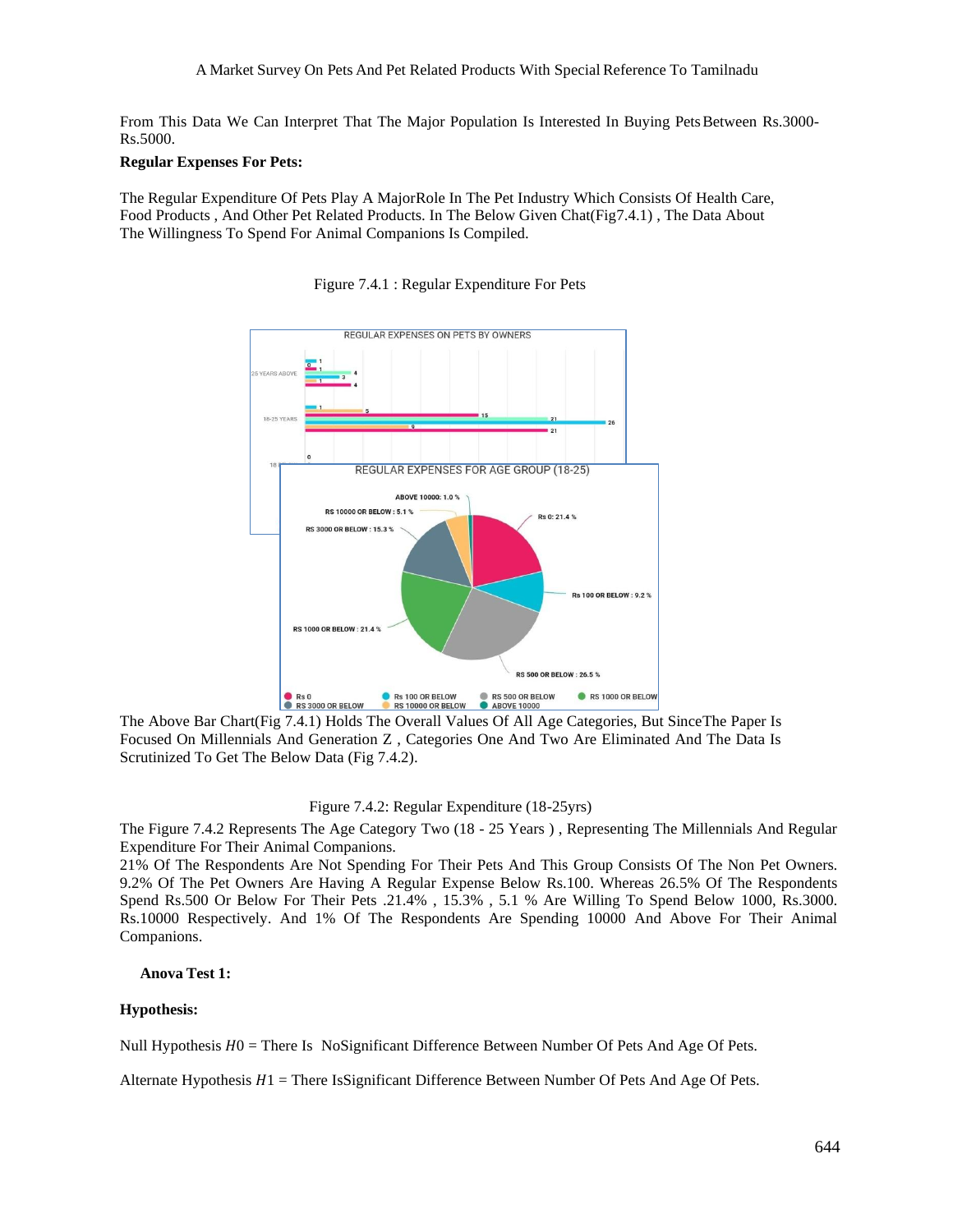|                                         |                   | <b>ANOVA</b> |             |        |      |
|-----------------------------------------|-------------------|--------------|-------------|--------|------|
| Do you have a pet and if yes, how many? |                   |              |             |        |      |
|                                         | Sum of<br>Squares | ďf           | Mean Square |        | Sig. |
| <b>Between Groups</b>                   | 126.429           | 5            | 25.286      | 11.649 | 001  |
| Within Groups                           | 238.769           | 110          | 2.171       |        |      |
| Total                                   | 365.198           | 115          |             |        |      |

Figure 7.5.1 : Anova Test

## **Inference**

From The Above Test(Figure 7.5.1) The Calculated Value Is Greater Than Table Value.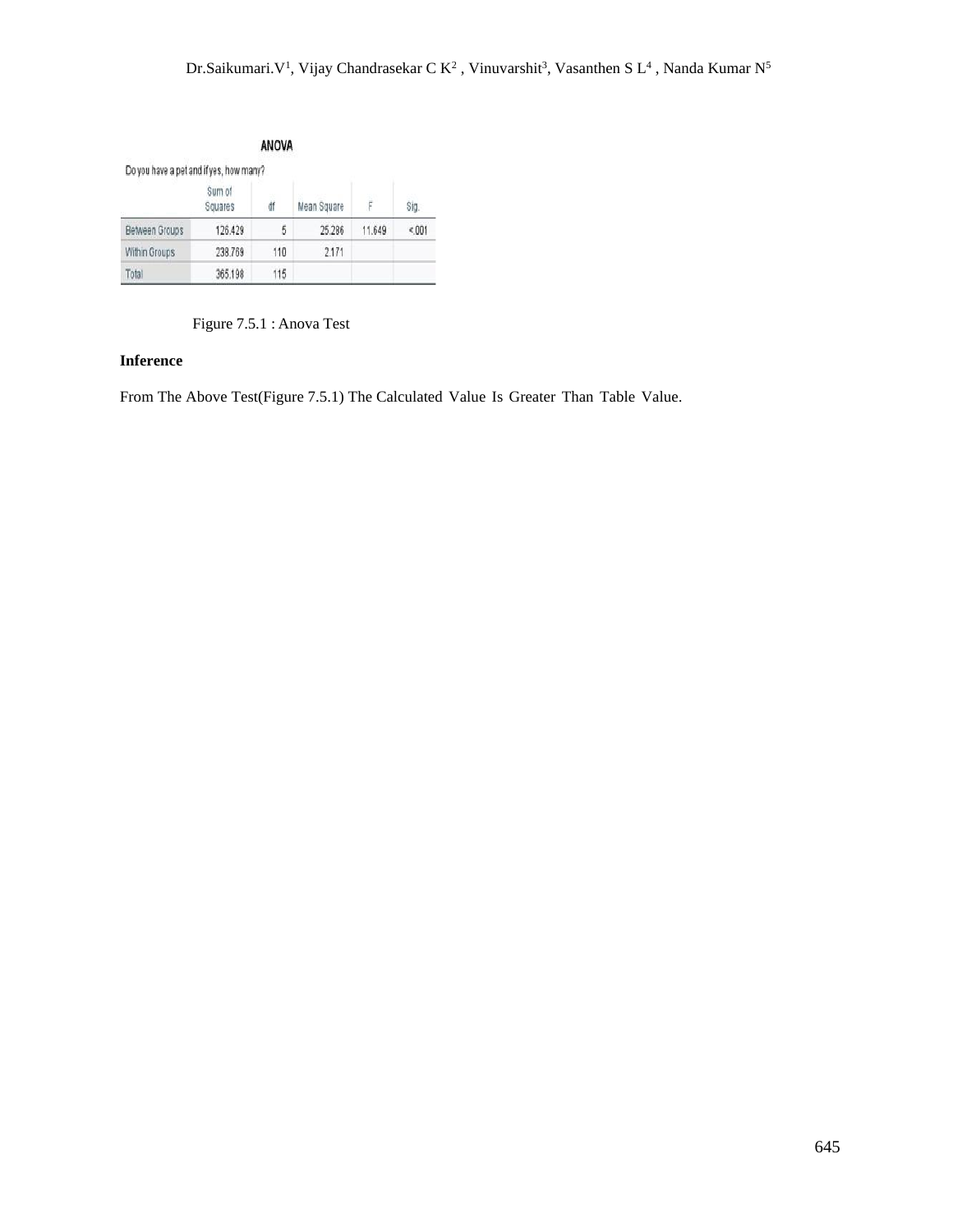Therefore, There Is A Significant Difference Between The Number Of Pets And Age Of Pets.

#### **Chi-Square Test 2:Hypothesis:**

Null Hypothesis  $H0 =$  There Is No Association Between How Much Do You Spent To Buy A Pet And Age Of Pet.

Alternate Hypothesis  $H1$  = There Is Association Between How Much Do You Spent To Buy A Pet And Age Of Pet.



Figure 7.6.1 : Chi Square Test

#### **Inference:**

From The Above Table(Figure 7.6.1), It Was Greater Than 0.05. So, Accept Alternative Hypothesis (H1). The Result Shows That There Is An How Much Do You Spend To Buy A Pet And Age Of Pet.

#### **CorrelationHypothesis:**

Null Hypothesis  $H0 =$  There Is No Significant Relationship Between Where DidYou Get The Pet And Mode Of Buying.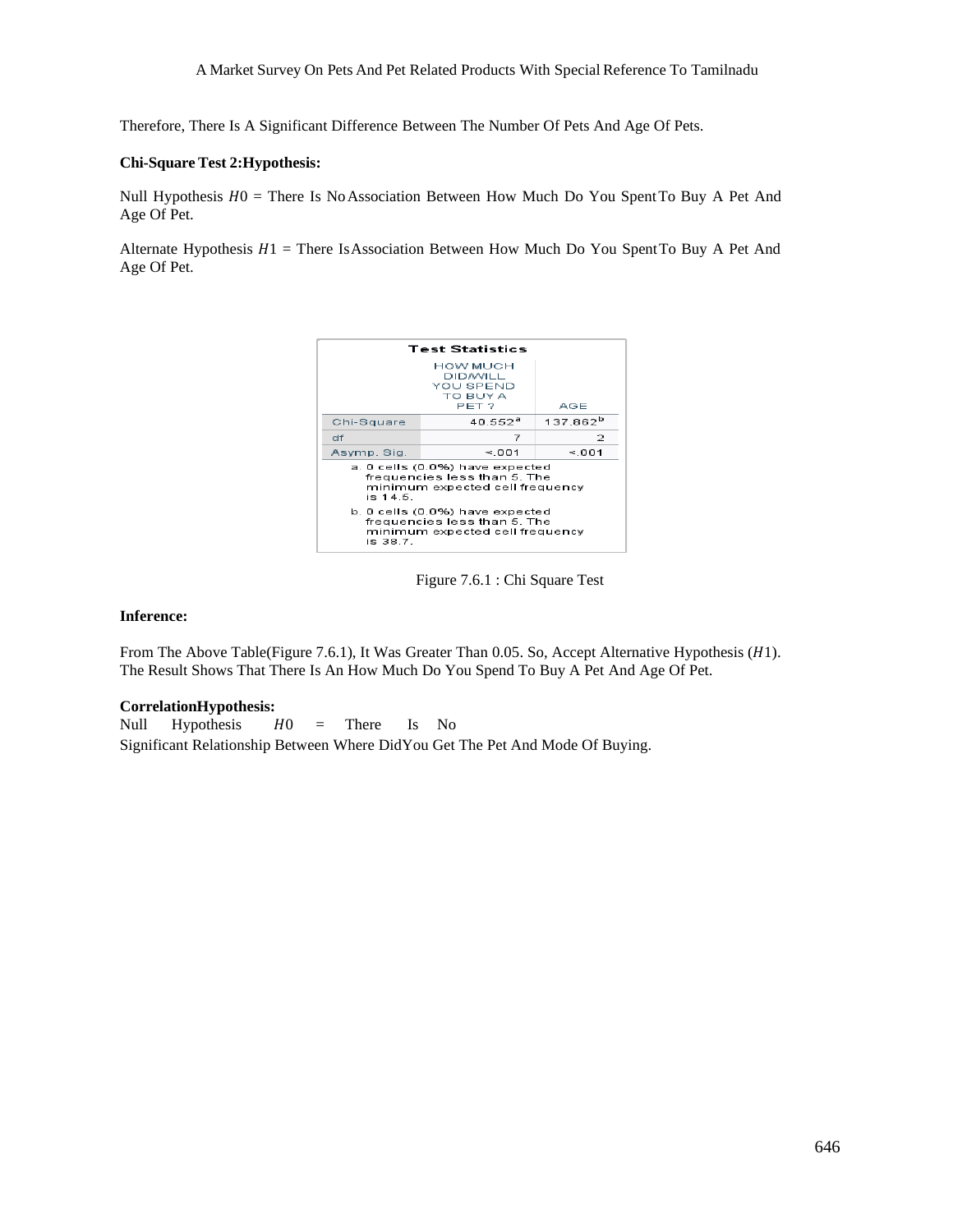Alternate Hypothesis  $H1$  = There IsSignificant Relationship Between Where Did You Get The Pet And Mode Of Buying.

|                                | <b>Correlations</b> |                                   |               |
|--------------------------------|---------------------|-----------------------------------|---------------|
|                                |                     | Where did<br>you get your<br>pet? | Do you prefer |
| Where did you get your<br>pet? | Pearson Correlation | 1                                 | .413          |
|                                | Sig. (2-tailed)     |                                   | $15 - 001$    |
|                                | N                   | 116                               | 116           |
| Do you prefer:                 | Pearson Correlation | .413                              | 1             |
|                                | Sig. (2-tailed)     | 001                               |               |
|                                | N                   | 116                               | 116           |

Figure 7.7.1 : Correlation

#### **Inference:**

From The Above Test(Figure 7.7.1), It Is Positively Correlated. Therefore, There Is An Association Between Where Did You Get The Pet And Mode Of Buying.

#### **Kruskal Wallis TestHypothesis:**

Null Hypothesis  $H0 =$  There Is No Significant Difference Between RegularExpenses Of Pet And Age Of Pet.

Alternate Hypothesis  $H1$  = There IsSignificant Difference Between Regular Expenses Of Pet And Age Of Pet.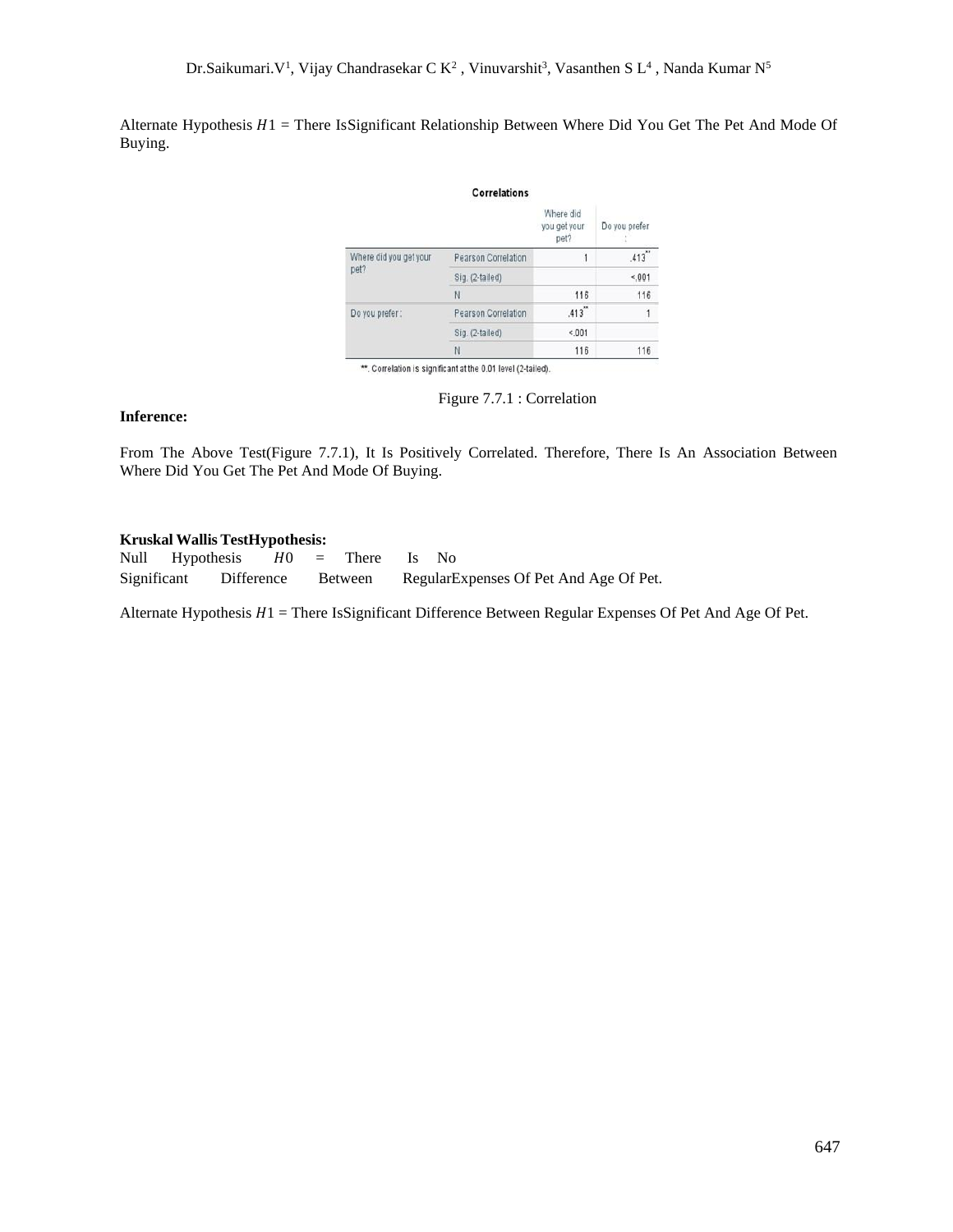# Test Statistics<sup>a,b</sup>

|                  | REGULAR<br><b>EXPENSES</b><br>FOR PETS? |  |  |
|------------------|-----------------------------------------|--|--|
| Kruskal-Wallis H | 1.851                                   |  |  |
| df               | 2                                       |  |  |
| Asymp. Sig.      | 396                                     |  |  |

a. Kruskal Wallis Test

b. Grouping Variable: AGE

Figure 7.8.1 : Kruskal Wallis Test

#### **Inference:**

From The Above Test(Figure 7.8.1), The Calculated Value Is Greater Than Table Value. Therefore, There Is A Significant Relationship Between Regular Expenses Of Pets And Age OfPets..

#### **8.Findings From The Analysis :**

The Findings From The Primary Data GatheredIs Collectively Mentioned Here. From The Respondents It Was Clear That 21.4% Were Not Interested In Buying Pets And 76.4% Interested To Buy A Pet Or Already Have An Animal Companion .

Based On Gender , Women Are Likely To Get Dogs And Cats Compared To Men . And Men Are Likely To Get Fishes And Birds Compared ToWomen.

The Most Loved Pets Of Both Genders AreDogs And Fishes , 31.4% And 19%Respectively.

When It Comes To Buying A Pet The Major Population Is Willing To Buy Pets For Rs.3000-Rs.5000. Around 34.68% Of The Respondents Fall Under This Category.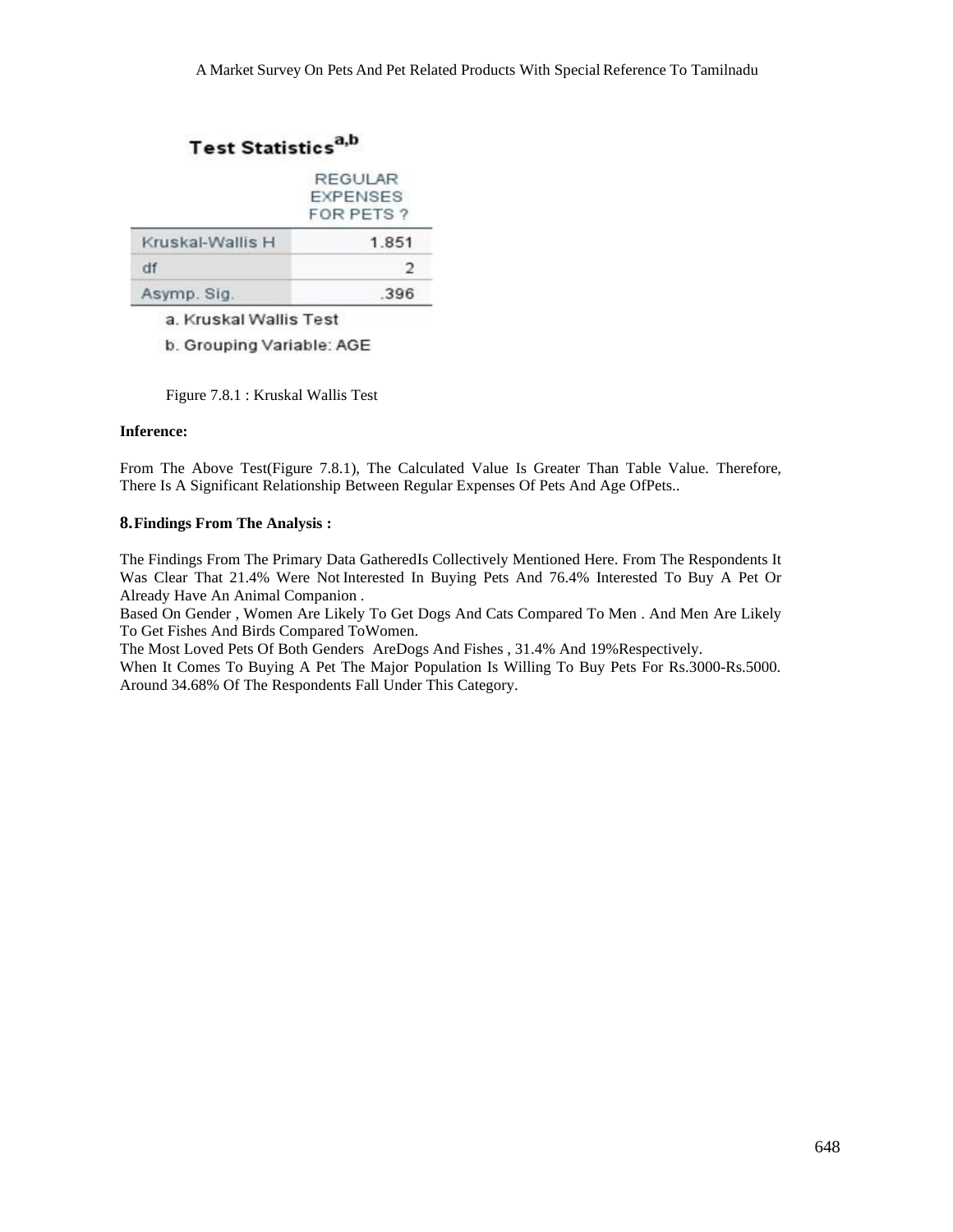And Regular Expenses Between Rs.500 - Rs.1000. Around 47.95 Of The Respondents Fall Under This Category. There Is A Correlation Between Where The Pet Was Bought And The Preference Of Purchase. And Around 10.8% Of The Respondents Are Willing To Purchase Pets Online.

#### **9. Suggestions**

The Booming Pet Industry In Tamilnadu Has Given Opportunities To Various New Jobs ,Uch As Pet Cares, Pet Saloon And Other Pet Related Services. The Pet Owners Are Tightly Bonded With Their Animal Companions And Are Willing To Spend For Their Pets. HenceVarious New Markets And Opportunities Have Risen. These Opportunities Should Be RealisedBy Society And Taken In Account.

Using Social Media To Market Their Products And To Check Reviews For The Products. Utilising The Opportunity By Creating An Online Platform For Selling Pets, Pet ProductsAnd Services Related To Pets.

#### **10. Conclusion:**

Tamilnadu Is Experiencing A Major Growth In Pet Industry For The Past Decade, And It Continues To Grow Further .The TotalPopulation Of Tamilnadu Is 6.8crories And From The Study Is It Given That 78.6% Of The Respondents Are Interest In Having An Animal Companion .This Shows The Market Potential And Various Opportunities Raising With It.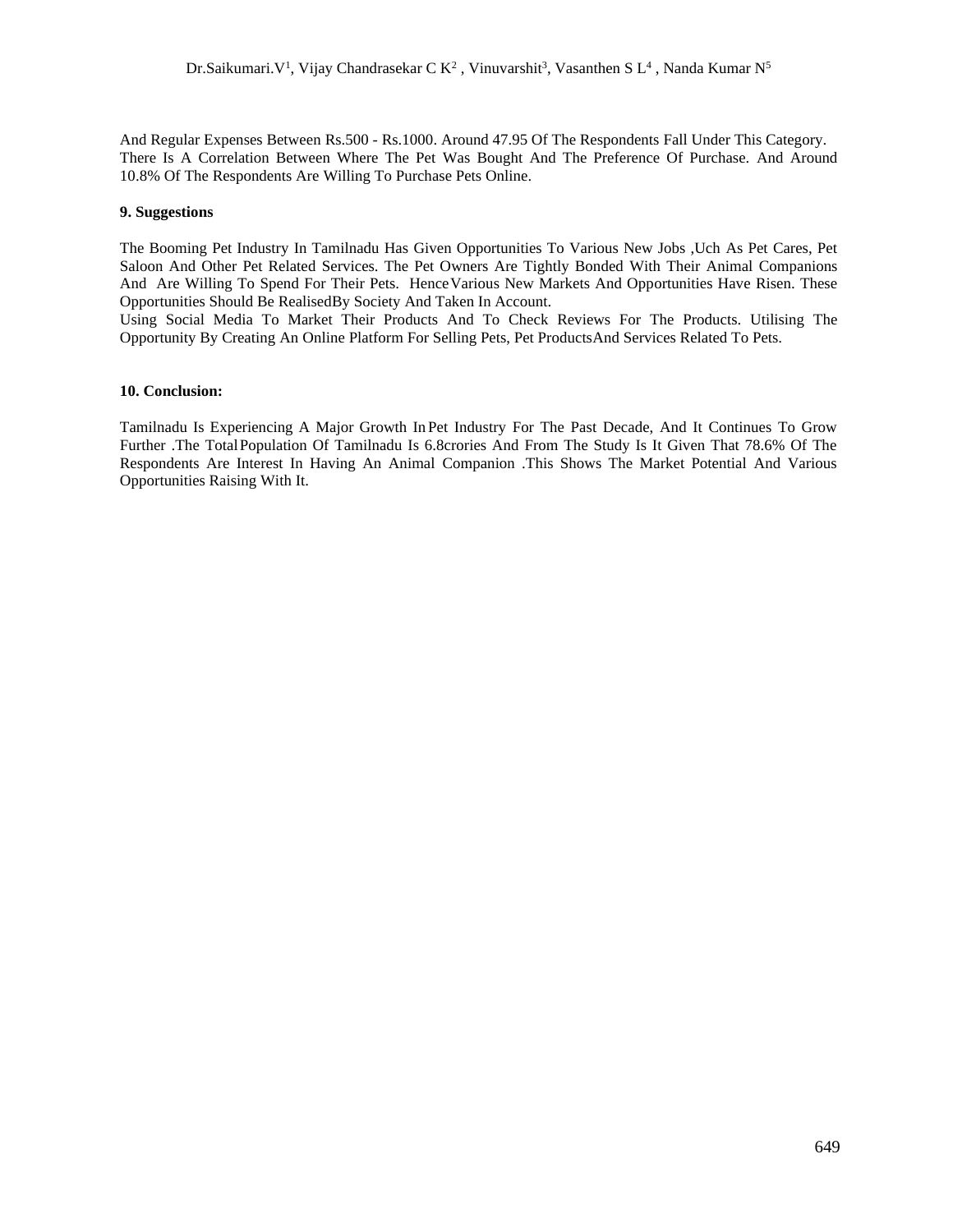## **Reference**

1.Phillip Cassey,Miquel Vall-Llosera,Tim M Blackburn(2015),Going Cheap:Determinants Of Bird Price In The Taiwanese Pet Market,Retrieved Mar2021 From Journals.Plos.Org

2.Will Schroeder, Christine Perfetti, And Jared M. Spool ,Enhancing User Interaction In Pet Market , Retrieved Apr 2021, Fro[mWww.Uie.Com](http://www.uie.com/)

3.Grand View Research (2018), "Pet Care Market Size, Share And Trends Analysis Report

By Pet Type(Dog, Cat, Fish, Bird), By Products, Competitive Landscape, AndSegment

Forecasts, 2018-2015", Retrieved Mar 2018 From [Https://Www.Grandviewresearch.Com/Industr](http://www.grandviewresearch.com/industr) Y-Analysis/Pet-Care-Market

4.R.Judith Priya(2019), Dr. M. Nandhini

,Evolving Opportunities And Trends In The PetIndustry - An Analytical Study On Pet Products And Services

Jasc: Journal Of Applied Science AndComputations Volume 5, Issue 11,November/2018 ,Issn No: 1076- 5131

5.Pallavi Bhattacharya (2016), "In India, Time-Poor Millennials Are Making The Pet Products Industry Richer", Retrieved Apr 2021from [Http://Gingertail.In/News/1206/India-Time-Po](http://gingertail.in/news/1206/india-time-po) Or-Millennials-Are-Making-Pet-Products- Industry-Richer

6.India Pet Care Market Outlook, 2022, Retrieved Mar 2021 From [Https://Www.Researchandmarkets.Com/ReportS](http://www.researchandmarkets.com/report)/4451065/India-Pet-Care-Market-Outlook-2022

Aylesworth, B., Chapman, K., & Dobscha,

S. (1999). Animal Companions And Marketing: Dogs Are More Than Just A Cell In The Bcg Matrix. Advances In Consumer Research, 26, 385–391.

Belk, R. W. (1988). Possessions And The Extended Self. Journal Of Consumer Research, 15, 139–168.

Belk, R. W. (1996). MetaphoricRelationships With Pets. Society And Animals, 4, 121–144.

Brockman, B. K., Taylor, V. A., & Brockman, C. M. (2008). The Price Of Unconditional Love: Consumer DecisionMaking For High-Dollar Veterinary Care. Journal Of Business Research, 61, 397–405. D'astous,A., & Deschênes, J. (2005).Consuming In One's Mind:An Exploration. Psychology & Marketing, 22, 1–30.

Hill, R. P., Gaines, J., & Wilson, R. M. (2008). Consumer Behavior, Extended-Self, And Sacred Consumption: An AlternativePerspective From Our Animal Companions. Journal Of Business Research, 61, 553–562 Hirschman, E. C. (1994). Consumers AndTheir Animal Companions. Journal Of Consumer Research, 20, 616–632.

Janda, S., & Trocchia, P. J. (2001). Vegetarianism: Toward A Greater Understanding. Psychology & Marketing, 18, 1205–1240.

Kienzle, E., Bergler, R., & Mandernach, A. (1998). A Comparison Of The Feeding Behavior And The Human-Animal Relationship In Owners Of Normal And Obese Dogs. JournalOf Nutrition, 128, 2779–2783.

Kropp, F. G., Smith, M. C., Rose, G. M., & Kahle, L. R. (1992). Values And Lifestyles Of Pet Ownership Among U.S. Adults 21 To 64 Years Of Age. Anthrozoos, 2, 33–37.

Morwitz, V. G. (2008). Marketing Extends Beyond Humans. Journal Of Business Research, 61, 544–545. Ridgway, N. M., Kukar-Kinney, M., Monroe

K. B., & Chamberlin, E. (2008). Does Excessive Buying For Self Relate To Spending On Pets? Journal Of Business Research, 61, 392–396.

Sanders, C. R. (1990). The Animal "Other": Self Definition, Social Identity And Companion Animals. In M. E. Goldberg, G. Gorn, & R. W. Pollay (Eds.), Advances In Consumer Research, Vol. 17 (Pp. 662– 668). Provo, Ut: Association For Consumer Research.

Aha. 1992. Animal Shelter Reporting Study: 1991-1992 Entry/Exit Numbers.Englewood, Co: American Humane Association.

Anon. 1995. Animal Demographics Of Santa Clara County (Ca). Anthrozoös 8:178-179. Arkow P. 1994. A New Look At Pet Overpopulation. Anthrozoös 7:202-5.Avma. 1983. The Veterinary ServicesMarket. Schaumburg, Il: American Veterinary Medical Association; Center For Information Management.

Avma. 1988. The Veterinary Services Market For Companion Animals. Schaumburg, Il: American Veterinary Medical Association; Center For InformationManagement.

Avma. 1992. The Veterinary Services Market For Companion Animals. Schaumburg, Il: American Veterinary Medical Association; Center For InformationManagement.

Crispell, D. 1991. Pet Sounds. American Demographics (May):40-44, 53.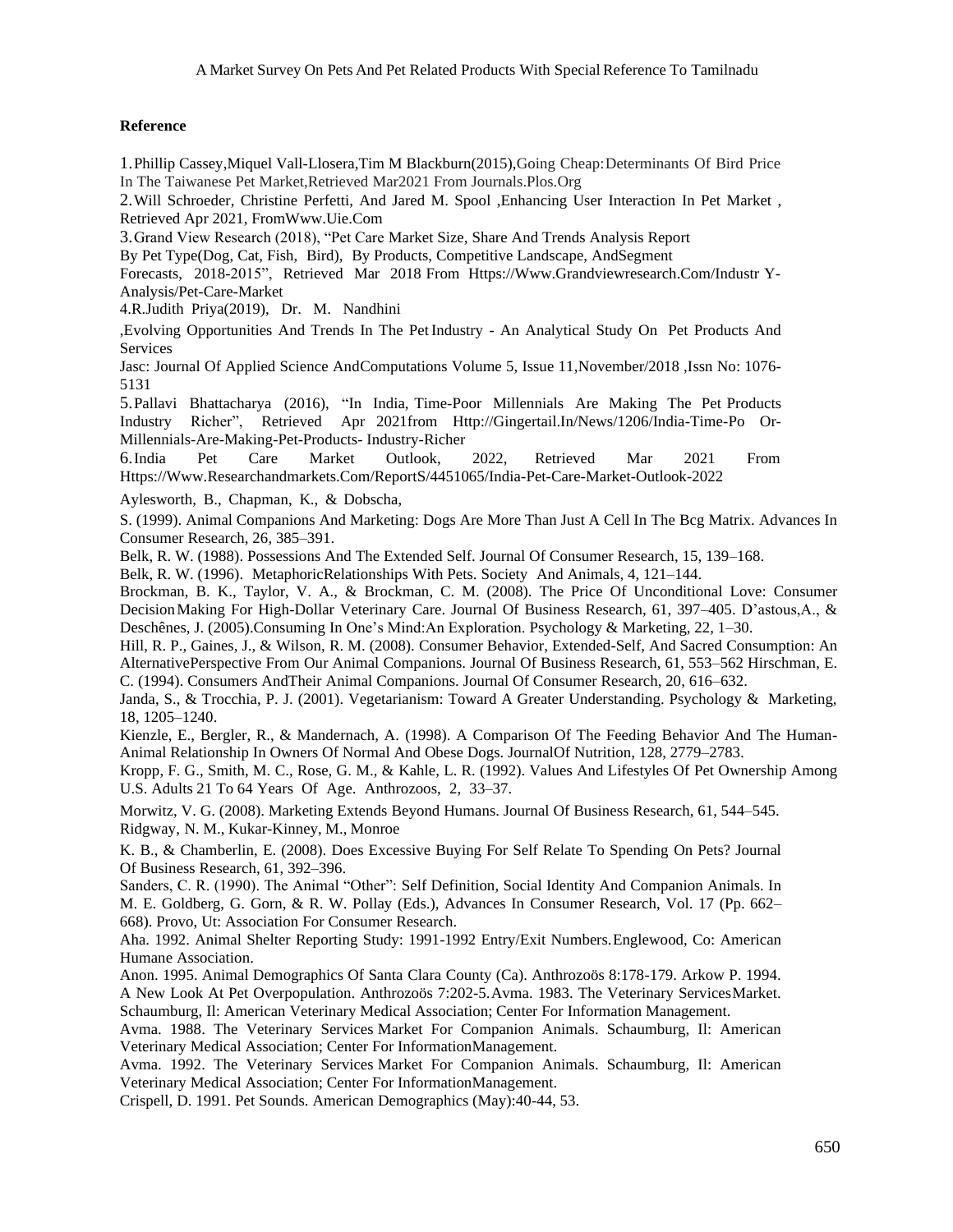Crispell, D. 1994. Pet Projections. AmericanDemographics (September):59.

Richard Day Research, Inc. 1988. A Nationwide Survey Of Pet Owners.Scarsdale, Ny: American Pet Products Manufacturers Association.

Garvin, D. 1994. Public Perceptions: The Akc And Purebred Dogs. Akc Gazette 111:58-60.

Griffiths, A.O. And A. Brenner. 1977. Survey Of Cat And Dog Ownership In Champaign County, Illinois, 1976. JournalOf The American Veterinary Medical Association 170:1333- 40.

Heussner, J.C. And W.E. Grant. 1978. Ecological Aspects Of Urban Dog Management: A Simulation Model. AnimalRegulation Studies 1:355-374.

Arkow, P. (2013). The Impact Of Companion Animals On Social Capital And Community Violence: Setting Research, Policy AndProgram Agendas. The Journal Of Sociology & Social Welfare, 40, 33–56.

Arluke, A. (2002). A Sociology Of Sociological Animal Studies. Society & Animals, 10(4), 369–374.

Bao, K. J., & Schreer, G. (2016). Pets And Happiness: Examining The Association Between Pet Ownership And Wellbeing. Anthrozoös, 29(2), 283–296.

Bennett, P. C., Trigg, J. L., Godber, T., & Brown, C. (2015). An Experience Sampling Approach To Investigating Associations Between Pet Presence And Indicators OfPsychological Wellbeing And Mood In Older Australians. Anthrozoos, 28(3), 403–420.

Brulliard, K., & Clement, S. (2019, January 31). How Many Americans Have Pets? AnInvestigation Into Fuzzy Statistics. The Washington Post. Retrieved From

[Http://Www.Washingtonpost.Com/Science/201](http://www.washingtonpost.com/science/2019/01/31/how-many-americanshave-pets-an-investigation-into-fuzzy-statistics/) [9/01/31/How-Many-Americanshave-Pets-An-I](http://www.washingtonpost.com/science/2019/01/31/how-many-americanshave-pets-an-investigation-into-fuzzy-statistics/) [Nvestigation-Into-Fuzzy-Statistics/](http://www.washingtonpost.com/science/2019/01/31/how-many-americanshave-pets-an-investigation-into-fuzzy-statistics/)

Cbs News, 60 Minutes, And Vanity Fair. (2012). Cbs News/60 Minutes/Vanity Fair National Survey, March #3, 2011 [Data File]. Ann Arbor, Mi: Inter-University Consortium For Political And Social Research.

Cutt, H., Giles-Corti, B., Knuiman, M., Timperio, A., & Bull, F. (2008). Understanding Dog Owners' Increased Levels Of Physical Activity: Results From Reside. American Journal Of Public Health, 98(1), 66–69.

Fischer, C. (2018). Understanding How Personal Networks Change: Wave 1 [Data File]. Ann Arbor, Mi: Inter-University Consortium For Political And Social Research.

Herzog, H. (2011). The Impact Of Pets On Human Health And Psychological Well-Being. Current Directions In Psychological Science,20(4), 236–239.

Lem, M., Coe, J. B., Haley, D. B., Stone, E.,& O'grady, W. (2016). The Protective Association Between Pet Ownership And Depression Among Street-Involved Youth: A Cross-Sectional Study. Anthrozoös, 29(1), 123–136.

Peek, C. W., Bell, N. J., & Dunham, C. C. (1996). Gender, Gender Ideology, And Animal Rights Advocacy. Gender & Society, 10(4), 464–478.

Peek, C. W., Dunham, C. C., & Dietz, B. E. (1997). Gender, Relational Role Orientation, And Affinity For Animal Rights. Sex Roles,37(11–12), 905–920.

Poresky, R., & Daniels, A. (1998). Demographics Of Pet Presence AndAttachment. Anthrozoös, 11(4), 236–241.

Saunders, J., Parast, L., Babey, S. H., & Miles, J. V. (2017). Exploring The Differences Between Pet And Non-Pet Owners:Implications For Human-Animal Interaction Research And Policy. Plos One, 12, 6.

Serpell, J. (1991). Beneficial Effects Of Pet Ownership On Some Aspects Of Human Health And Behaviour. Journal Of The Royal Society Of Medicine, 84(12), 717–720.

Ap-Petside.Com Poll, 2005. 7 In 10 Pet Owners: Shelters Should Kill Only Animals Too Sick Or Aggressive For Adoption. [Http://Ap-Gfkpoll.](http://ap-gfkpoll/)

Com/Uncategorized/Ap-Petside-Com-Latest-PoLl-Findings (Accessed 04.06.13).

Asilomar Accords. 2004.

[Http://Www.Asilomaraccords.Org](http://www.asilomaraccords.org/) (Accessed04.06.13).

Bartlett, P.C., Bartlett, A., Walshaw, S., Halstead, S., 2005. Rates Of Euthanasia And Adoption For Dogs And Cats In Michigan Animal Shelters. J. Appl. Anim. Welf. Sci. 8, 97–104.

Chicago Animal Shelter Alliance, 2010.

Maddie's Fund Community Grant.Community Statistics.

[Http://Public.Tableausoftware.Com/](http://public.tableausoftware.com/) Views/Singleyear/Communitystatistics(Accessed 04.06.13).

Lue, T.W., Pantenburg, D.P., Crawford, P.M., 2008. Impact Of The Owner-Pet And Client-Veterinarian Bond On The Care That PetsReceive. J. Am. Vet. Med. Assoc. 232, 531–540.